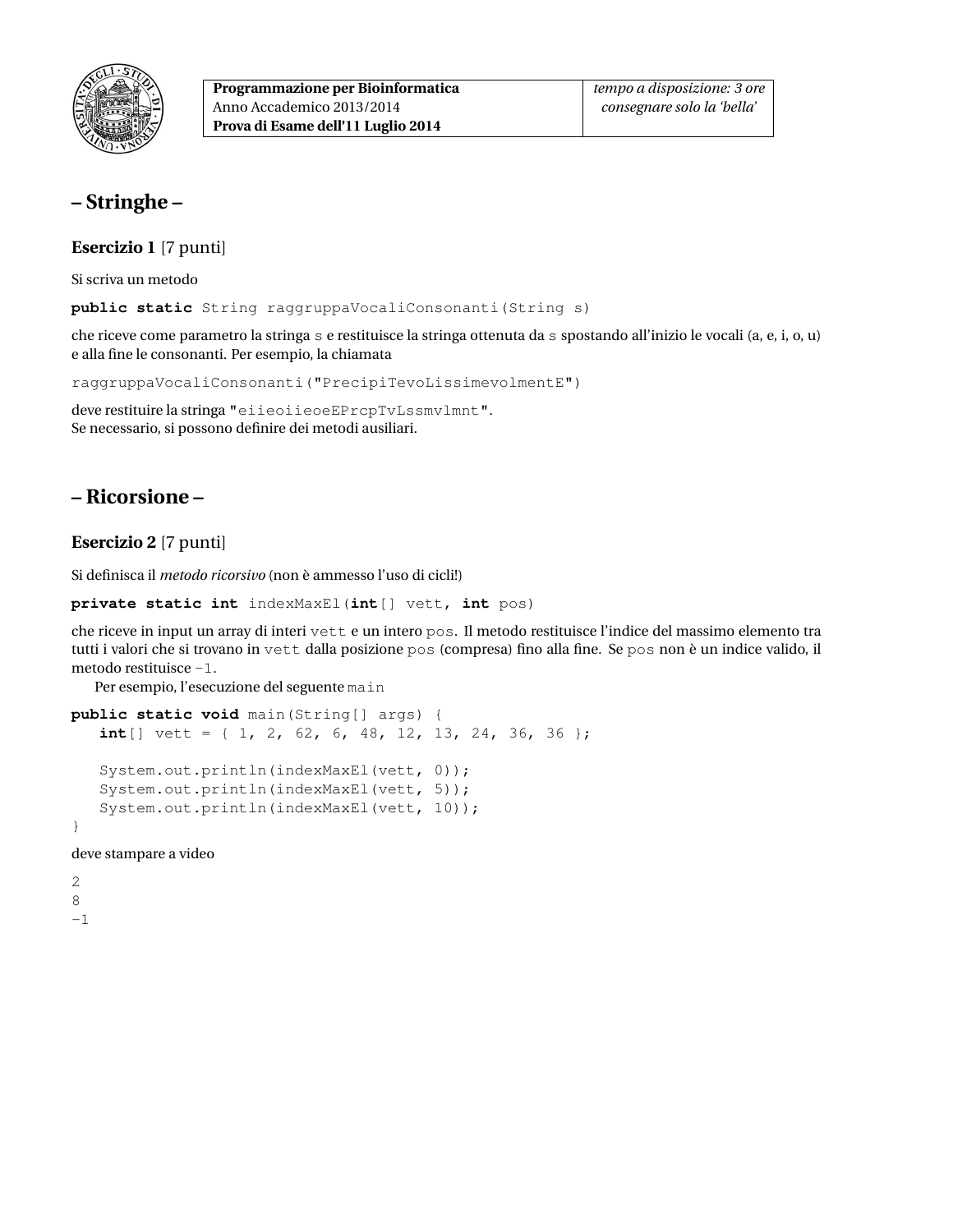## **– Classi –**

Si consideri le seguente classe, le cui istanze rappresentano dei partiti politici che si presentano alle elezioni:

```
public class Partito {
 // Il nome del partito.
 private final String nome;
 // Voti ricevuti dal partito.
 private int votiRicevuti;
 // Crea un partito con un dato nome.
 // Inizialmente il partito ha zero voti ricevuti.
 public Partito(String nome) {
  this.nome = nome;
  votiRicevuti = 0;
 }
 // Restituisce il nome del partito.
 public String getNome() {
  return nome;
 }
 // Restituisce i voti ricevuti finora dal partito.
 public int getVoti() {
  return votiRicevuti;
 }
 // Incrementa di uno i voti ricevuti dal partito.
 public void aggiungiVoto() {
  votiRicevuti++;
 }
 @Override
 public boolean equals(Object altro) {
  return (altro instanceof Partito) && ((Partito) altro).nome.equals(nome);
 }
}
```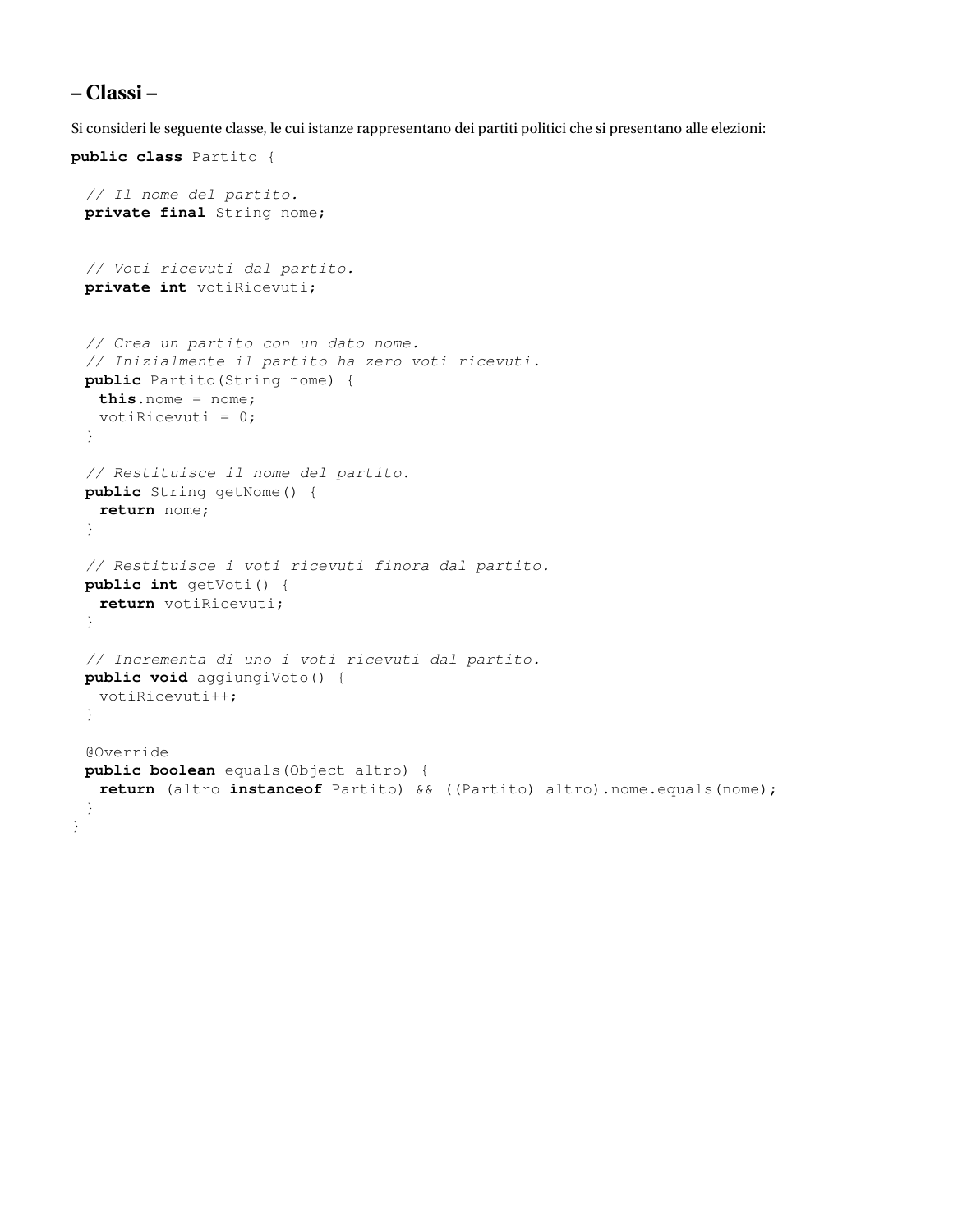### **Esercizio 3** [9 punti] - **commentate il codice in stile** javadoc **-**

Si definisca una classe Coalizione, che rappresenta una coalizione di uno o più partiti, con costruttore e metodi pubblici:

- Coalizione (String nome, Partito... partiti) che costruisce una coalizione con il nome dato e di cui fanno parte i partiti indicati.
- String getNome() che restituisce il nome della coalizione.
- public Partito[] getPartiti() che restiruisce un array contenente i partiti in coalizione.
- public int getVoti() che restituisce il totale dei voti ricevuti dalla coalizione.
- public boolean include(Partito partito) che verifica se il partito dato compare nella coalizione.

Inoltre tale classe deve avere un metodo equals() che determina se una coalizione è uguale a un'altra, cioè ha il suo stesso nome.

#### **Esercizio 4** [9 punti]

Si definisca una classe Elezione che rappresenta un'elezione politica. La classe deve avere un campo coalizioni che raggruppa tutte le coalizioni che si presentano all'elezione. Inoltre deve avere il costruttore e i metodi pubblici elencati di seguito:

- public Elezione() che crea una nuova istanza di Elezione, con zero coalizioni.
- public void registra(Coalizione coalizione) che registra la coalizione indicata come partecipante all'elezione. Se nell'elezione esiste già una coalizione uguale (con lo stesso nome), il metodo deve generare una CoalizioneGiaPresenteException. Se uno dei partiti della coalizione appartiene già ad una coalizione precedentemente creata, deve generare una PartitoGiaRegistratoException.
- public void registra(Partito partito) che registra il partito indicato all'elezione, dentro una coalizione di cui fa parte solo il partito dato ed ha lo stesso nome del partito. Se una coalizione con lo stesso nome è già presentae, genera una CoalizioneGiaPresenteException. Se il partito è già registrato (in qualche coalizione), genera una PartitoGiaRegistratoException.
- public void registraVoto(Partito partito) che registra un nuovo voto per il partito indicato (e quindi anche per la coalizione di cui esso fa parte). Se il partito non è registrato all'elezione, il metodo genera una PartitoMaiRegistratoException.
- public String toString() che restituisce una stringa con i risultati dell'elezione. Se stampata a video, la stringa risultante deve mostrare qualcosa del tipo

```
coalizione "Partito dei belli"
   Partito dei belli, voti: 11
   voti di coalizione: 11
coalizione "Partito dei brutti"
   Partito dei brutti, voti: 15
   voti di coalizione: 15
coalizione "Siamo i piu' forti"
   Partito mai tornato, voti: 12
   Partito dei fiori, voti: 10
   voti di coalizione: 22
coalizione "Futuro radioso"
   Partito di tutti, voti: 12
   Partito di titti, voti: 14
   Partito dei nonni, voti: 15
   voti di coalizione: 41
```
Si definiscano inoltre tutte le classi delle *eccezioni* lanciate dai vari metodi.